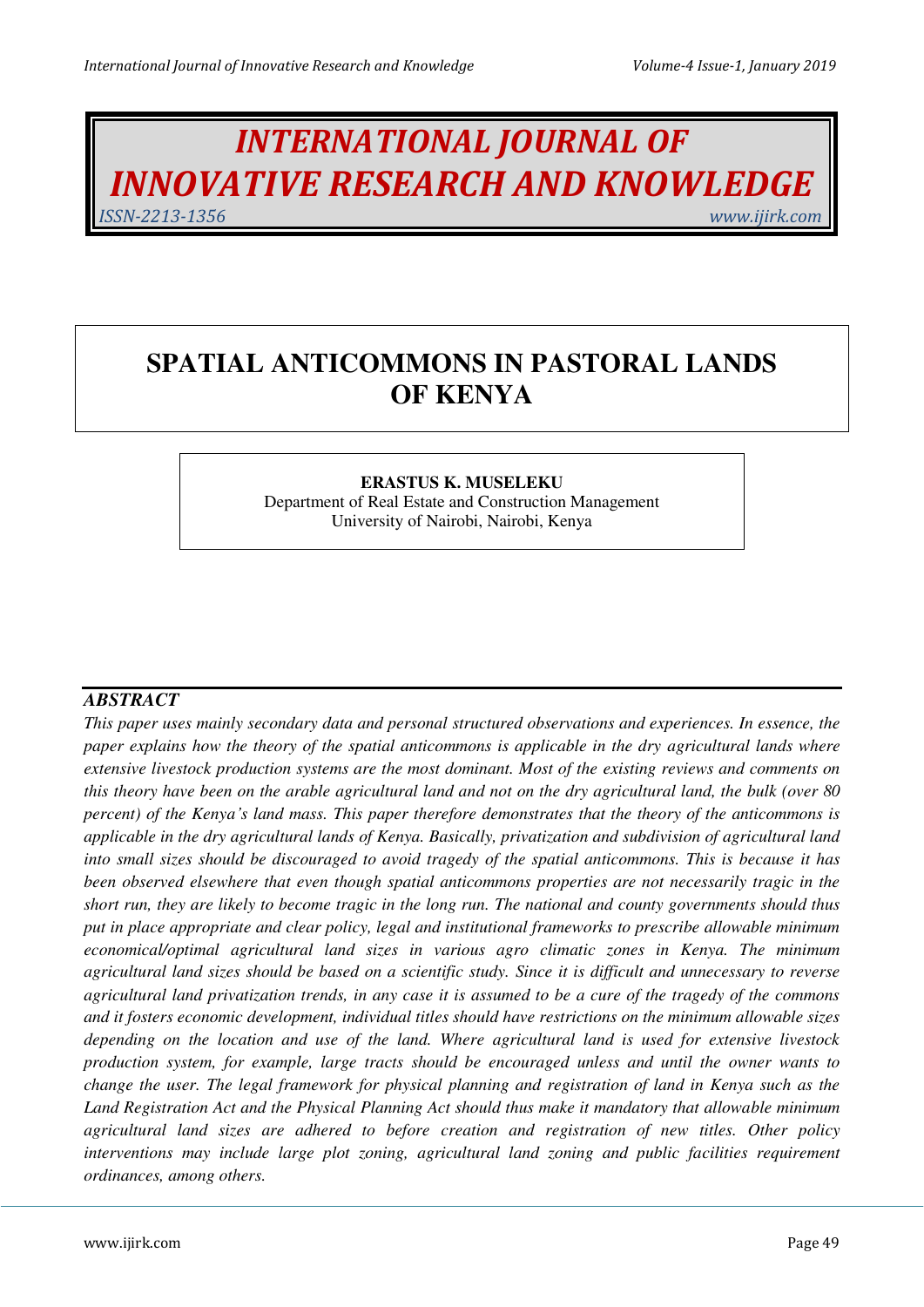#### *Key Words: Anticommons property, subdivision of dry agricultural land, pastoral lands*

#### **INTRODUCTION**

Globally, agriculture remains the single largest employer and provides livelihoods for more than 40 percent of the globe's population. Besides, agriculture is the world's largest source of income and jobs for rural communities. Agricultural land, including the dry one, therefore, remains a key resource for the rural communities as well as urban dwellers. Thus, the size of agricultural land is as important as the distribution and access to this resource.

In Kenya, over 70 percent of her population reside in rural areas and obtain their livelihoods from agricultural land. The agricultural sector in Kenya directly contributes about 26 percent to the Gross Domestic Product (GDP) annually and accounts for approximately 65 percent of the national total exports. It creates over 70 percent of informal employment opportunities in the rural areas thus making it a backbone of Kenya's economy. Agricultural land in Kenya therefore plays a key role in poverty reduction in the lives of vulnerable groups such as the pastoralists and subsistence farmers who derive their livelihoods mainly from agricultural activities (GoK, 2009; 2017).

Kenya's landmass is approximately 582,646 square kilometres of which about 98 percent is land and 2 per cent is water surface. Only about 20 percent of Kenya's land is arable while the bulk of the land (over 80 percent) is arid or semi-arid (ASALs). Besides, about 75 percent of the Kenya's populace reside in the arable agricultural lands, thus contributing to high population densities in those lands (GoK, 2009). Essentially, the medium to high potential agricultural land in Kenya is already subdivided into small units which may be uneconomical for agricultural production.

The theory of anticommons explains a scenario whereby too many rational profit-maximizing exclusive users or individuals, each acting separately, collectively wastes a scarce resource by blocking each other from use leading to underutilization of resources (Heller, 1998; Michelmann, 1982). The theory of spatial anticommons describe land subdivisions when "each anticommons owner receives a core bundle of rights, but in too little space for the most efficient use in given time and space" (Heller, 1998). Efficient agricultural production, including extensive pastoralism systems, requires large contiguous land to enable economies of scale and synergy (Robson, 2012). These requirements may be absent when the agricultural land is privately owned in small sizes and fragmented by idle lands or non-agricultural land uses, leading to increased agricultural production costs and reduced agricultural productivity, a tragedy of spatial anticommons.

Consequently, agricultural land, including dry one, may be transformed into an underproductive asset, tragedy of spatial anticommons, when the agricultural land is subdivided into small sizes and owned by many different private individual entities (Robson, 2012; Heller, 1998; GoK, 2016; Syagga & Kimuyu, 2016; GoK, 2009; Lee, 1999; Henry *et al*., 2012). In Kajiado County, one of the Kenya's dry area, for instance, Syagga & Kimuyu (2016) established that the minimum agricultural land size should be approximately 6.39Ha. This minimum agricultural land size is required for maize (Kenya's staple crop) production to support an average sized household in the County. Besides, such agricultural land subdivisions may occur in remote areas without basic services to support alternative land uses such as residential user. Essentially, such agricultural land subdivisions may be untimely and may not benefit either the agricultural landowner or the community at large. In addition, the subdivisions of agricultural land into small units, sometimes below economic sizes may eventually occasion conversions of agricultural land into non-agricultural uses thus reducing agricultural land base (Museleku, 2013).

There may be no consensus on what should be the minimum/economical size of agricultural land but it is globally acknowledged that small agricultural land sizes may have negative impact on agricultural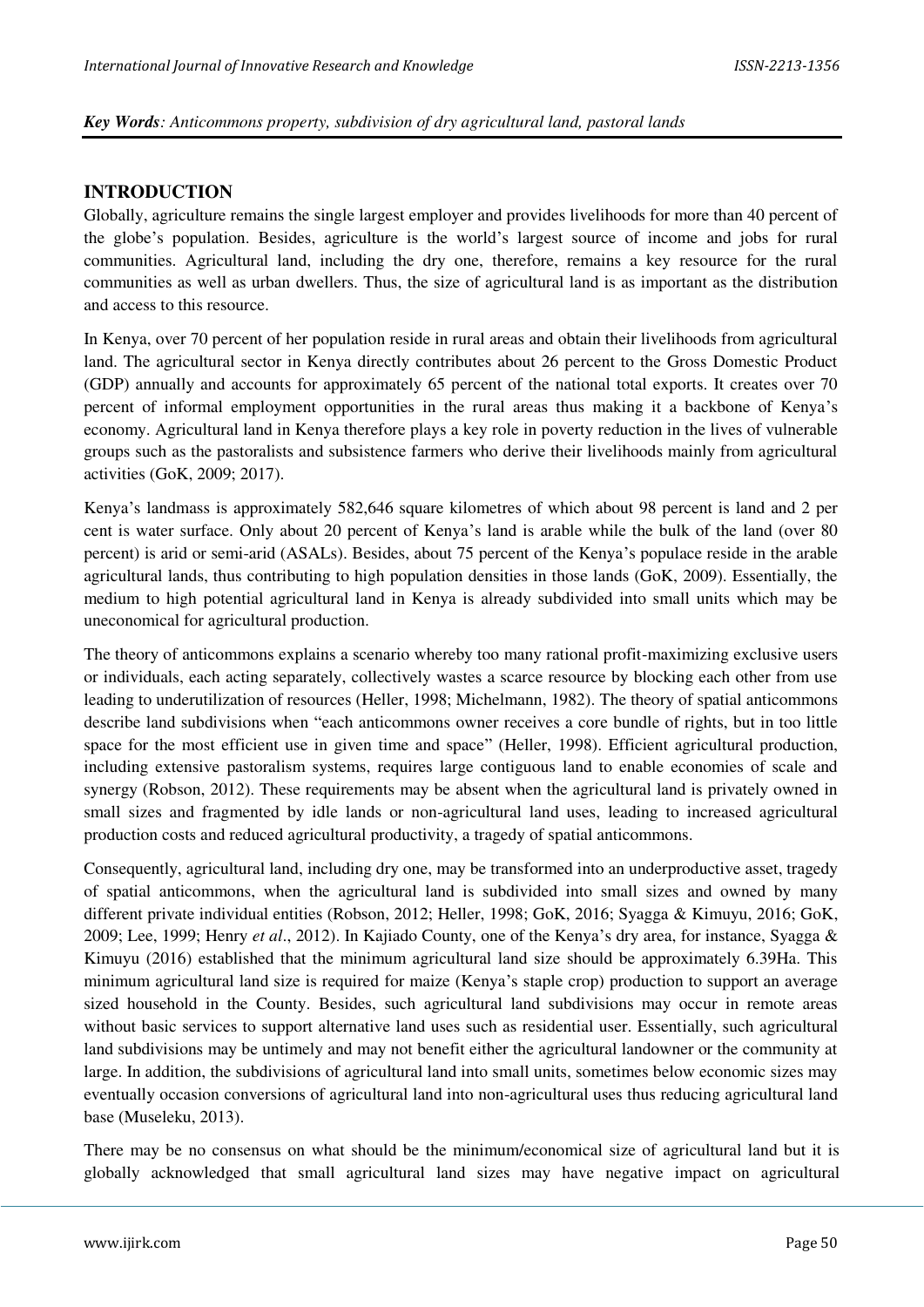productivity. This is evidenced by attempts by various countries in the world, Kenya included, to regulate on minimum agricultural land sizes (see table 1 below).

| <b>ASIAN COUNTRIES</b>          |                                                                             |                       |       |     |            |         |         |           |
|---------------------------------|-----------------------------------------------------------------------------|-----------------------|-------|-----|------------|---------|---------|-----------|
| India                           | 3.6                                                                         | varying<br>with<br>ha |       | the | conditions | and     |         |           |
|                                 | between states                                                              |                       |       |     |            |         |         |           |
| Indonesia                       | 5.0<br>ha                                                                   | irrigated             | land, | 6.0 | ha         | upland, | varying | according |
|                                 | to population density                                                       |                       |       |     |            |         |         |           |
| Nepal                           | 2.7 ha for owner-cultivated holdings and from 0.5 ha for tenanted land      |                       |       |     |            |         |         |           |
| Japan                           | 3.0 ha                                                                      |                       |       |     |            |         |         |           |
| Korea                           | 3.0 ha                                                                      |                       |       |     |            |         |         |           |
| Taiwan                          | 3.0 ha                                                                      |                       |       |     |            |         |         |           |
| The Philippines                 | 1.2 <sub>ha</sub>                                                           |                       |       |     |            |         |         |           |
|                                 |                                                                             |                       |       |     |            |         |         |           |
| <b>LATIN AMERICAN COUNTRIES</b> |                                                                             |                       |       |     |            |         |         |           |
| Brazil                          | Less than 2.0 ha                                                            |                       |       |     |            |         |         |           |
| Mexico                          | 1.6 ha per cow on poor quality pasture land                                 |                       |       |     |            |         |         |           |
|                                 |                                                                             |                       |       |     |            |         |         |           |
| <b>AFRICAN COUNTRIES</b>        |                                                                             |                       |       |     |            |         |         |           |
| Egypt                           | 1.0 <sub>ha</sub>                                                           |                       |       |     |            |         |         |           |
| Rwanda                          | 1.0 <sub>ha</sub>                                                           |                       |       |     |            |         |         |           |
| South Africa                    | In the process of enacting a policy to prescribe land size holding ceilings |                       |       |     |            |         |         |           |
| Kenya                           | 1.0 ha, as per the Minimum and Maximum Land Holding Acreage Bill,           |                       |       |     |            |         |         |           |
|                                 | 2015. Kenya, however, is in the process of enacting a law to prescribe land |                       |       |     |            |         |         |           |
|                                 | size holding ceilings                                                       |                       |       |     |            |         |         |           |

*Table 1: The Minimum agricultural land holding ceilings in selected countries* 

Source: Syagga & Kimuyu, 2016, with adaptations

Generally, however, minimum floor ceiling on agricultural land has been pegged at 1ha (approximately 2.5 acres) or more depending on various factors like whether the agricultural land is irrigated or arable, type of crop planted, scale of operation, among other factors. These benchmarks are however meant for crop production. The minimum floor agricultural land sizes may shift upwards if extensive livestock pastoralism is the main agricultural land use activity, as it is the case in the drylands of Kenya.

## **THEORY**

The theory of the anticommons was first introduced by Frank Michelmann (1982) and then developed and popularized by Michael A. Heller (1998) to explain a situation whereby a resource has too many exclusive users who prevent others from utilizing it thus resulting to underutilization of the resource to the detriment of the social welfare of the community (Heller, 1998). Michelmann (1982) defines anticommons property as "*a type of property in which everyone always has rights respecting the objects in the regime and no one, consequently, is ever privileged to use any of them except and particularly authorized by others".*

Heller (1998) in his article on 'The tragedy of the anticommons: property in the transition from Marx to markets, defines anticommons as "*a property regime in which multiple owners hold effective rights of exclusion in a scarce resource*". Thus, when too many owners hold exclusive private rights in a scarce resource like land, the resource is likely to be underused – a tragedy of the anticommons.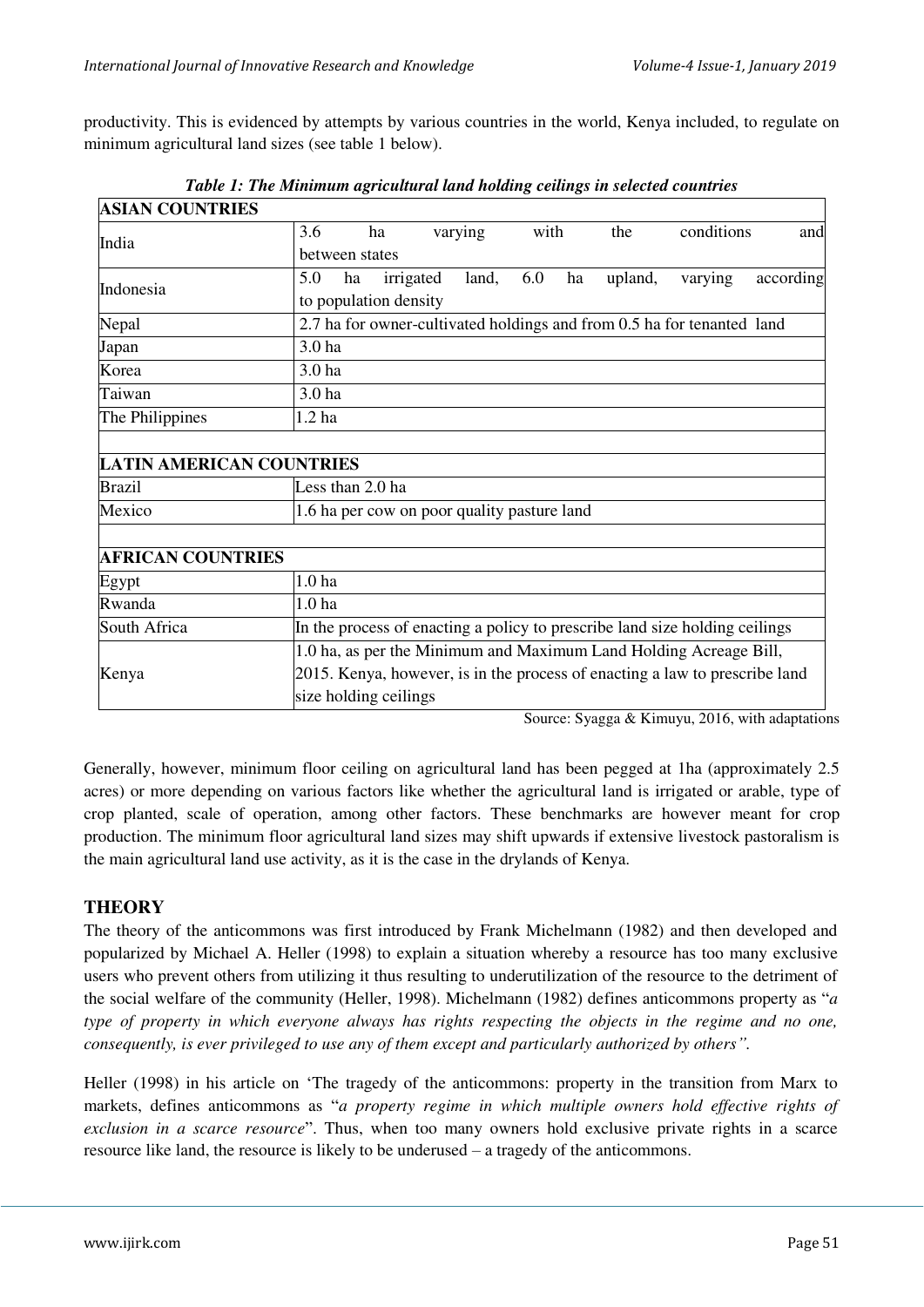The theory of the anticommons mirrors the theory of the commons property whereby in a commons property too many users with the right of access and use of a given resource, and no user has exclusion rights over the others, lead to overutilization of a resource hence resulting to a tragedy of the commons. In this scenario, a community is impacted negatively by actions of many rational profit-maximizing individuals. Overgrazed common fields are examples of tragedy of the commons. Thus, whereas the tragedy of the commons leads to overutilization, the tragedy of the anticommons leads to underutilization of scarce resources.

Anticommons properties are accidentally created by governments when creating new property rights under political and economic challenges. This happens when the government creates too many exclusive property rights and decision makers who end up blocking each other from using a resource. Thus, the anticommons could be legal or spatial. Heller (1998) explained legal anticommons by using a case study of empty storefronts in Moscow, Russia which had too many owners (council, planning committees, architects, etc.) who ended up blocking each other from use thus resulting to empty/underutilized storefronts – a tragedy of the legal anticommons.

In spatial anticommons, "*each anticommons owner receives a core bundle of rights, but in too little space for the most efficient use in given time and space*" (Heller, 1998). Basically, the spatial anticommons explain land subdivisions into small sizes since the resultant subplots may be too small to support economies of scale in agricultural production and/or occur in remote areas lacking basic infrastructural facilities and services to support alternative land uses. Consequently, the small pieces of agricultural land may remain vacant or 'undeveloped' and may not benefit the individual agricultural landowners or the rural community at large.

Anticommons property rights may occur either simultaneously or sequentially. In simultaneous anticommons, multiple land rights holders exercise their exclusion rights independently but at the same time. Parisi *et al.* (2003) gives an example of several exclusive rights owners of small pieces of land that are required to be developed together in order to realize a joint venture project. In this case, each owner holds and utilizes exclusion rights at the same level of decision making.

In sequential anticommons, however, the owners excise their exclusion rights in consecutive stages hence are at different levels of decision making. Essentially, in sequential anticommons, the multiple exclusive rights holders exercise their rights in succession, denoting a pyramid-like arrangement. Sequential legal anticommons would arise in land if a fragmented freehold/fee simple title is held by several owners who in turn grant exclusive leasehold rights to others. Anticommons in dry agricultural land in Kenya is likely to occur simultaneously since most of the lands are held under private freehold interests.

Both commons and anticommons property regimes are not necessarily tragic. In anticommons regime, if there are no transaction costs, the owners can bargain with each other and find ways to overcome the problem of commons or anticommons property. In reality, however, there are transaction costs of even finding other owners who are willing to cooperate in pulling scarce resource together to overcome anticommons, for instance, in the case of land consolidation efforts. Secondly, communities locked in a system of anticommons can create informal strategies to manage anticommons property efficiently. In agricultural lands, for example, close-knit rural communities may informally agree not to fence off their small pieces of agricultural land so that they can be accessed and used for grazing as a whole. Finally, some properties are better managed as anticommons and not as private property such as roads.

Even though the commons and anticommons may not be tragic now, Heller (1998) postulates that both will eventually be due to positive transaction costs, rational behaviours of users and lack of perfect information. In a commons scenario, a tragedy is likely to happen when too many rational profit-maximizing individuals, each acting separately, collectively overuse a scarce resource since the positive utilities are not shared whereas the negative ones are borne by the community. In anticommons arrangement, too many rational individuals, each acting separately, collectively wastes a scarce resource by underusing it, to the detriment of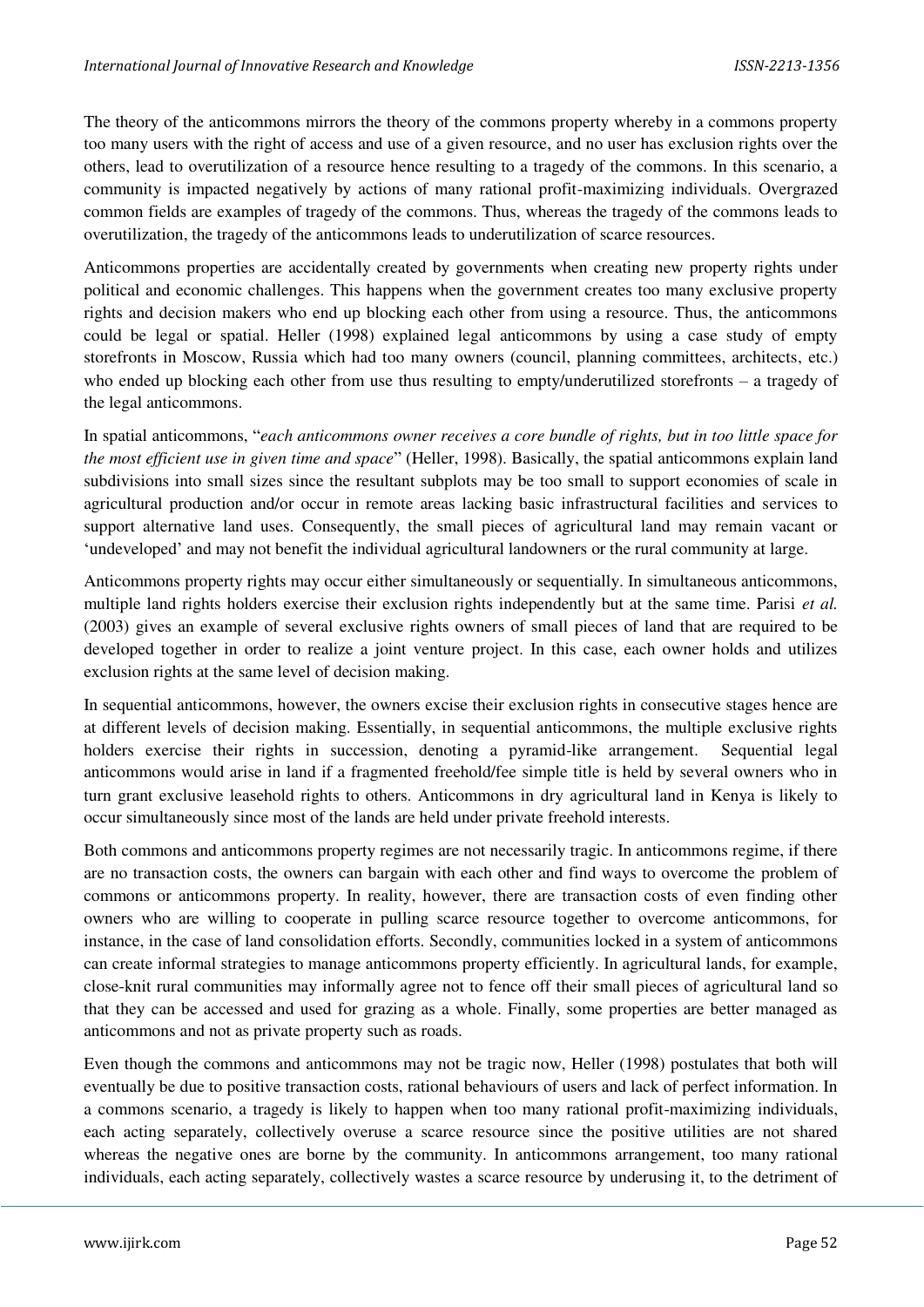the society at large (Parisi *et al.*, 2003; Heller, 1998). The figure 1 below illustrates the full property rights spectrum by Heller (1999), with adaptations.



*Fig. 1: The full spectrum of property rights* 

**Source:** Adapted from Heller, (1999).

Consequently, both the commons and anticommons property regimes bring more benefits to individual owners and fewer benefits to the community. When a herdsman adds one extra animal to a common grazing field, for example, he will gain all the profit resulting from the sale of the additional animal but he will share the effects of overgrazing with the other herdsmen. Similarly, an exclusive owner of a small sized agricultural plot benefits from excluding others by preserving the value of the plot for future sale (speculation) or for leasing it out in the future to earn rent, at the expense of the community at large. The costs of keeping the small agricultural plot vacant or "undeveloped" are less because the owner would only need to visit the site occasionally.

When the markets fail to correct problems of allocations in commons or anticommons scenarios, economic losses are likely to occur either in the form of overutilization or underutilization of scarce resources. As Parisi *et al*. (2003) suggest, anticommons arise due to mismatch between the rights of use and exclusion.

## **RESEARCH METHODS**

The paper used mainly secondary data/review of the existing literature and personal structured observations and experiences. Non-participant direct observation of land parcels in dry agricultural areas such as the Kajiado County was done in a structured manner and data recorded in the process of observations using a note book. The unit of observation was the existing agricultural land sizes and their proximity to services, among other physical factors that may influence demand for agricultural land or the rate of subdivisions of dry agricultural land. Structured observation method is advisable since it eliminates bias and relates to current information which is not complicated by past events or future aspirations. Besides, it is not dependent with respondent's willingness to participate in a study, unlike in questionnaire method (Kothari, 2004). Consequently, structured observation was used to gather data relevant to the paper. In essence, the paper explains how the theory of the spatial anticommons is applicable in the drylands of Kenya where extensive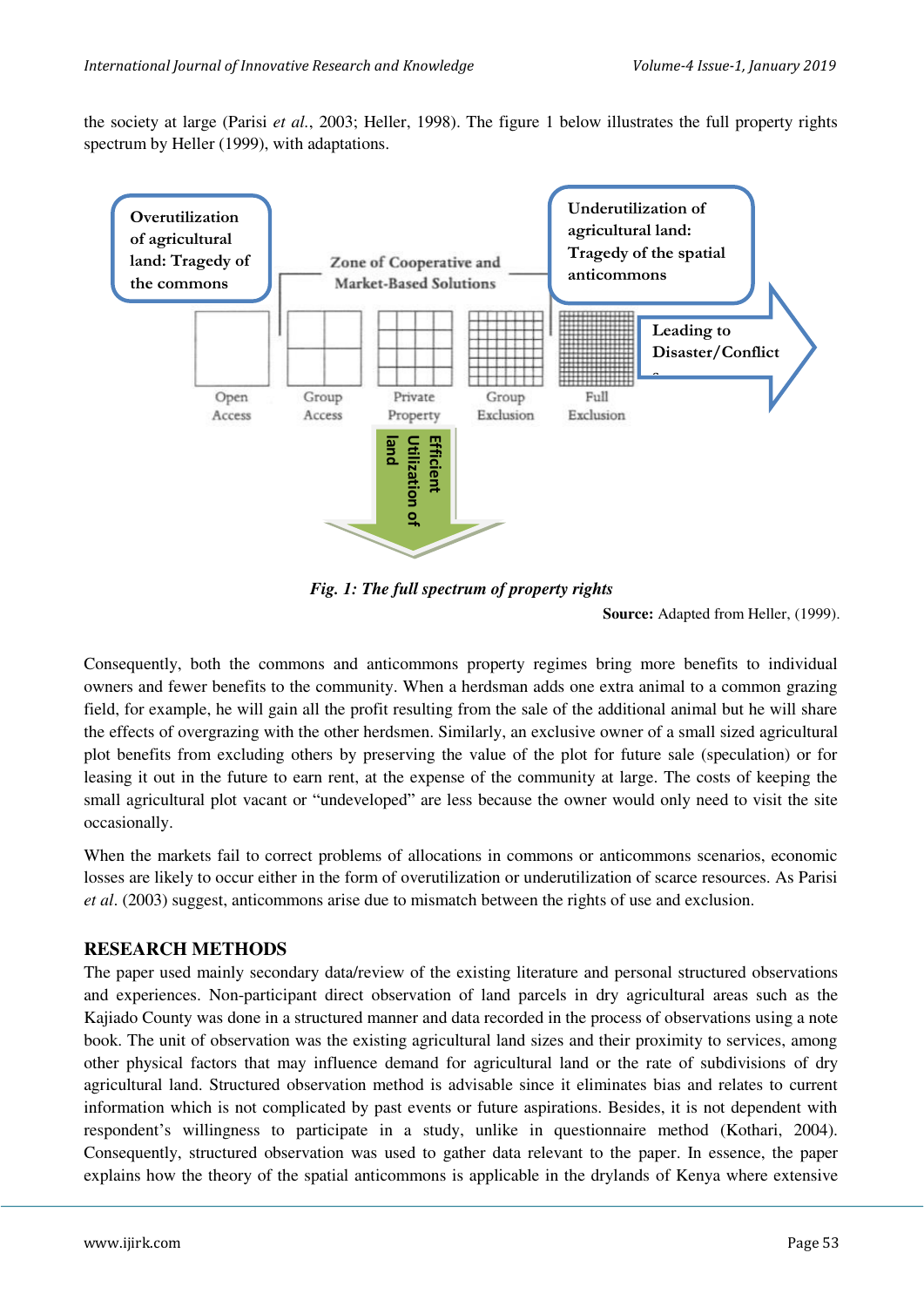livestock production systems are the most dominant. Most of the existing international reviews and comments on this theory have been on the arable agricultural land and not on the dry agricultural land, the bulk (over 80 percent) of the Kenya's land mass.

#### **RESULTS AND DISCUSSION**

#### **Spatial anticommons in pastoral lands of Kenya**

The theory of the spatial anticommons is tied to the property rights systems used to administer and manage land resources. In the context of land, property rights include right to determine the type of use, subdivide, exclude others and conditions under which these rights can be exercised. The tragedy of the spatial anticommons occurs when agricultural land subdivisions result to small subplots that cannot support agricultural economies of scale and synergy (Robson, 2012). This is because for agricultural land to produce certain level of output there is need to use a minimum agricultural land size. The law of diminishing marginal returns underpins this assertion. Syagga & Kimuyu (2016), for example, established that the average minimum agricultural land required to support an average sized household in Kajiado County, one of Kenya's dry/arid and semi-arid land, is 6.39 ha. This minimum agricultural land acreage is needed to support a household relying on maize production in Kajiado County.

Thus, if agricultural land in Kajiado County is subdivided below 6.39ha, the maize output from the resultant smaller subplots owned by different people may not be sufficient to support the livelihood of a household, hence resulting to a tragedy of the spatial anticommons. Essentially, an economic transformation of the agricultural land would occur if agricultural land parcels measuring less than 6.39ha cannot produce adequate maize output to support an average-sized household in the County.

Buchanan & Yoon (2000) postulates that agricultural land subdivisions may ignore agricultural production or the resultant agricultural subplots may be too small to support economic agricultural use hence resulting to tragedy of spatial anticommons. This often occurs, as Robson (2012) puts it, when individuals creating and exercising exclusive rights to agricultural land, through private agricultural land subdivisions, do not appreciate the productive use of the agricultural land resource. Alternatively, the individuals holding exclusive agricultural land rights may lack personal interest to invest or use the land thus failing to capture the potential benefits of the resource. This scenario does not benefit either the agricultural landowner or the rural community at large, resulting to the tragedy of spatial anticommons.

Previously, land in Kenya was mainly owned communally (mostly in group or community commons) and it could be managed and used by the entire community, to the benefit of individual and the community at large. This system of land ownership, however, was considered to be hindering economic growth due to problems of commons property. To overcome this challenge, Kenya has continued to convert communal land rights to private land rights, as suggested by Hardin (1968). As a result, currently land rights in Kenya are mostly entrusted to individual entities (GoK, 2010).

The private property rights confer exclusive rights to hold, use, subdivide, sell and transfer property rights to the individual owner. Most of the agricultural lands, including dry ones, held under communal land tenure regimes have been subdivided and allocated to individual owners in form of freehold/fee simple private titles. This, the government and policy makers assumed, would spur economic growth. While the private property rights may encourage economic growth, the system can also lead to subdivision and fragmentation of agricultural land resource into small uneconomic sizes, especially if the rights created are held by too many exclusive owners and in disjointed small quantities.

In Kenya, land is categorised into public, community and private (GoK, 2010). Ownership of registered private land ensures exclusive possession and use of land, including dry agricultural land. This arrangement makes it easier for the agricultural landowner to trade in agricultural land. Whereas this regime encourages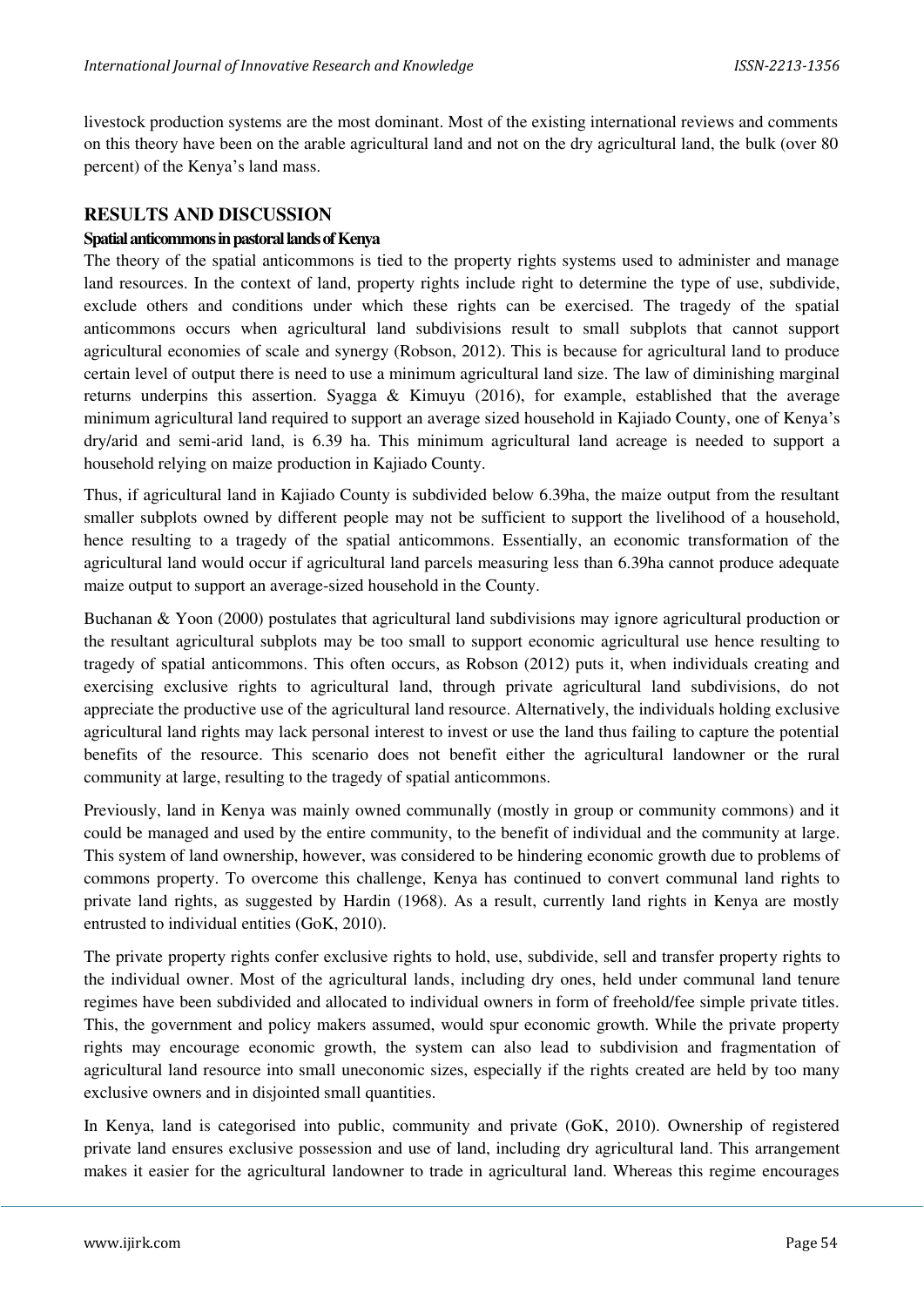economic development, it may also lead to transformation of agricultural land through subdivisions into uneconomic sizes (Parisi, 2002). This may occur when each agricultural landowner subdivides their agricultural land without taking into account the complimentary benefits of the resultant agricultural subplots.

In many parts of Kenya, dry agricultural land is being subdivided into small sizes which might be uneconomical (GoK, 2009; 2016). These subdivisions mainly occur on private land, most of which was created by subdivisions of communal agricultural land (Nkedianye *et al*., 2009; Mabea, 2014). Changes in rural and urban populations are assumed to be the key drivers of these subdivisions. This is because social practices of land inheritance are likely to encourage subdivisions of agricultural land, sometimes into uneconomic sizes. Besides, expansions of urban areas into agricultural areas coupled with demand for affordable housing by the urban population are also expected to influence subdivisions of surrounding agricultural land. Most of the agricultural drylands in Kenya, however, have low population densities and some of the new agricultural land subplots remain largely vacant or 'undeveloped' after subdivision hence putting to question these assumptions.

Subdivisions of agricultural land in Kenya into small subplots and subsequent sell-offs to non-community private individuals may create too many private holders of exclusive land rights, some of whom are absentee landlords. The new non-community private agricultural landowners may hold different economic aspirations from the indigenous community. Since the private land rights are guaranteed and protected by the Constitution of Kenya (2010) and various legal systems, the new non-community agricultural landowner may decide to fence off his land and leave it undeveloped for future trade in the value of the property (speculation purposes). Whenever too many such owners acquire land in a particular locality, agricultural land is fragmented and tragedy of the spatial anticommons may arise.

Agricultural land subdivisions into small sizes in drylands seem to ignore the productive potential of the agricultural dryland resource. Sometimes these subdivisions occur in remote areas that lack basic infrastructure to support alternative land uses or the resultant subplots are too small to support economic agricultural production. Therefore, the small agricultural land parcels remain largely vacant or 'undeveloped' since too many agricultural landowners hold plots of agricultural land that cannot individually support agricultural land use or alternative land uses, with potential to result to a tragedy of the spatial anticommons. Besides, this scenario may produce many agricultural subplots under dissimilar land uses whenever some are converted into other uses or in cases of absentee agricultural landlords.

When agricultural landowners compare the profits realized from sale of portion of their dry land and the time it would take to earn such profits from use of the land (usually extensive livestock production), it's only sensible that a rational owner will subdivide and sell-off a portion of his land to a willing buyer. Such decisions are based purely on profit-maximization motives (neo-liberalism propensities). As Robson (2012) opines, these decisions may appear harmless to the agricultural landowner but over time may produce too many small agricultural subplots that may not guarantee maximum agricultural productivity.

Agricultural production, including extensive livestock production systems, depends on use of land as a key input hence the size of agricultural land and distribution will impact agricultural productivity (Krugman, 1991 in Robson, 2012). Thus, many small agricultural subplots may yield less output due to problems of diseconomies of scale and synergy, which may subsequently lead to increased cost of agricultural production. Large agricultural land or farms are likely to experience reduced average production costs as the overhead costs are spread over a large farm area. The marginal returns are likely to occur in such a scenario. Besides, farm mechanization is possible in large farms thus increasing agricultural productivity.

Big farms in one area are expected to experience economies of synergy (Marsden *et al.*, 2002 in Robson, 2012). This is because it is possible to share information and knowledge, network and form cooperatives. Such an arrangement is likely to draw capital, markets for agricultural produce and infrastructure hence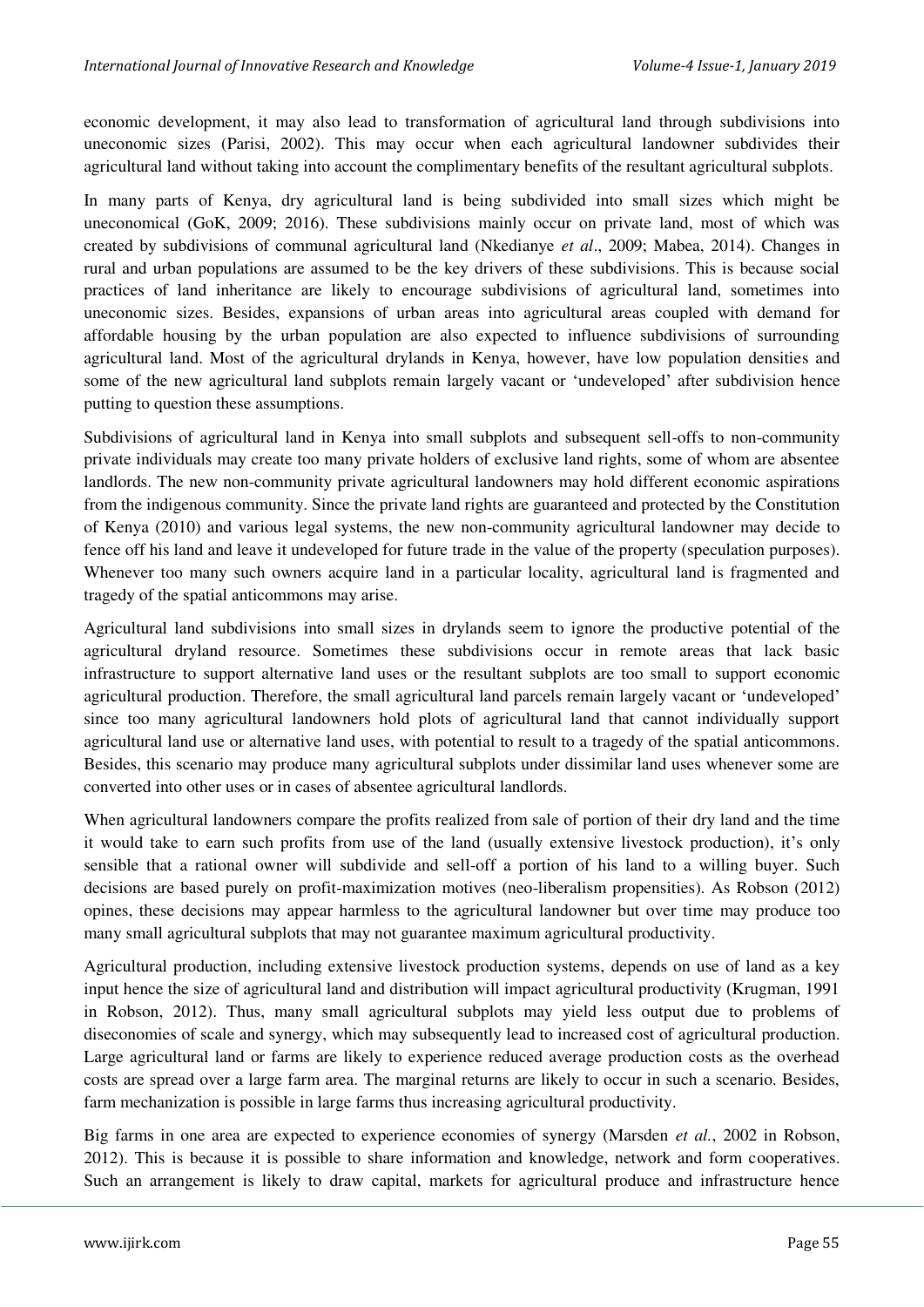benefiting the landowners. When the sizes of farms are small and fragmented, however, economies of synergy are not possible and this may result to a tragedy of the spatial anticommons.

Agricultural drylands in Kenya are mostly used for livestock production whereby many communities practice extensive pastoralism system. As such, large tracts of land are required to sustain this system. Besides, the easiest way to expand the system is by way of acquiring more land to support the increased flock. A pastoralist who wants to increase livestock production by acquiring more land from the surrounding small fragmented plots is likely to incur more transaction costs since the small plots would be expensive to purchase, unlike buying one adjoining large parcel. If the pastoralist decides to operate several disjointed small grazing fields, the farmer will likely experience more operational costs. In addition, the pastoralist may find it difficult to get land for sale near his farm.

Efficient livestock production and crop farming operate under economies of scale and synergy, which in turn reduce production costs. These requirements are usually possible when the agricultural land size is large and contiguous. Small and fragmented farm sizes may increase production costs and lower agricultural productivity, leading to a tragedy of the spatial anticommons. This is because a small pastoral land can only accommodate a small number of livestock.

In view of the preceding discussion, the theory of the spatial anticommons explains the likely impact of the phenomenon of dry agricultural land subdivisions into small land sizes in Kenya. This is because subdivision of agricultural land into two or more small units which are eventually owned by different exclusive owners may be too small to support agricultural economies of scale or may be located in rural areas lacking basic infrastructure services to support alternative land uses. When this scenario happens, the small agricultural subplots remain 'undeveloped' and do not benefit either the exclusive agricultural landowner or the rural community at large, hence may lead to economic loss in form of underproduction resulting to a tragedy of spatial anticommons.

## **CONCLUSIONS AND RECOMMENDATIONS**

This paper has demonstrated that the theory of the anticommons may explain the phenomenon of subdivision of dry agricultural land in Kenya. Basically, privatization and subdivision of agricultural land into small sizes should be discouraged to avoid tragedy of the spatial anticommons. This is because even though spatial anticommons properties are not necessarily tragic in the short run, they are likely to become tragic in the long run. The national and county governments should thus put in place appropriate and clear policy, legal and institutional frameworks to prescribe allowable minimum economical/optimal agricultural land sizes in various agro climatic zones in Kenya. The minimum agricultural land sizes should be based on a scientific study. Since it is difficult and unnecessary to reverse agricultural land privatization trends, in any case it is assumed to be a cure of the tragedy of the commons and it fosters economic development, individual titles should have restrictions on the minimum allowable land sizes depending on the location and use of the land. Where agricultural land is used for extensive livestock production system, for example, large tracts should be encouraged unless and until the owner wants to change the user. The legal framework for physical planning and registration of land in Kenya such as the Land Registration Act and the Physical Planning Act should thus make it mandatory that allowable minimum agricultural land sizes are adhered to before creation and registration of new titles. Other policy interventions may include large plot zoning, agricultural land zoning and public facilities requirement ordinances, among others.